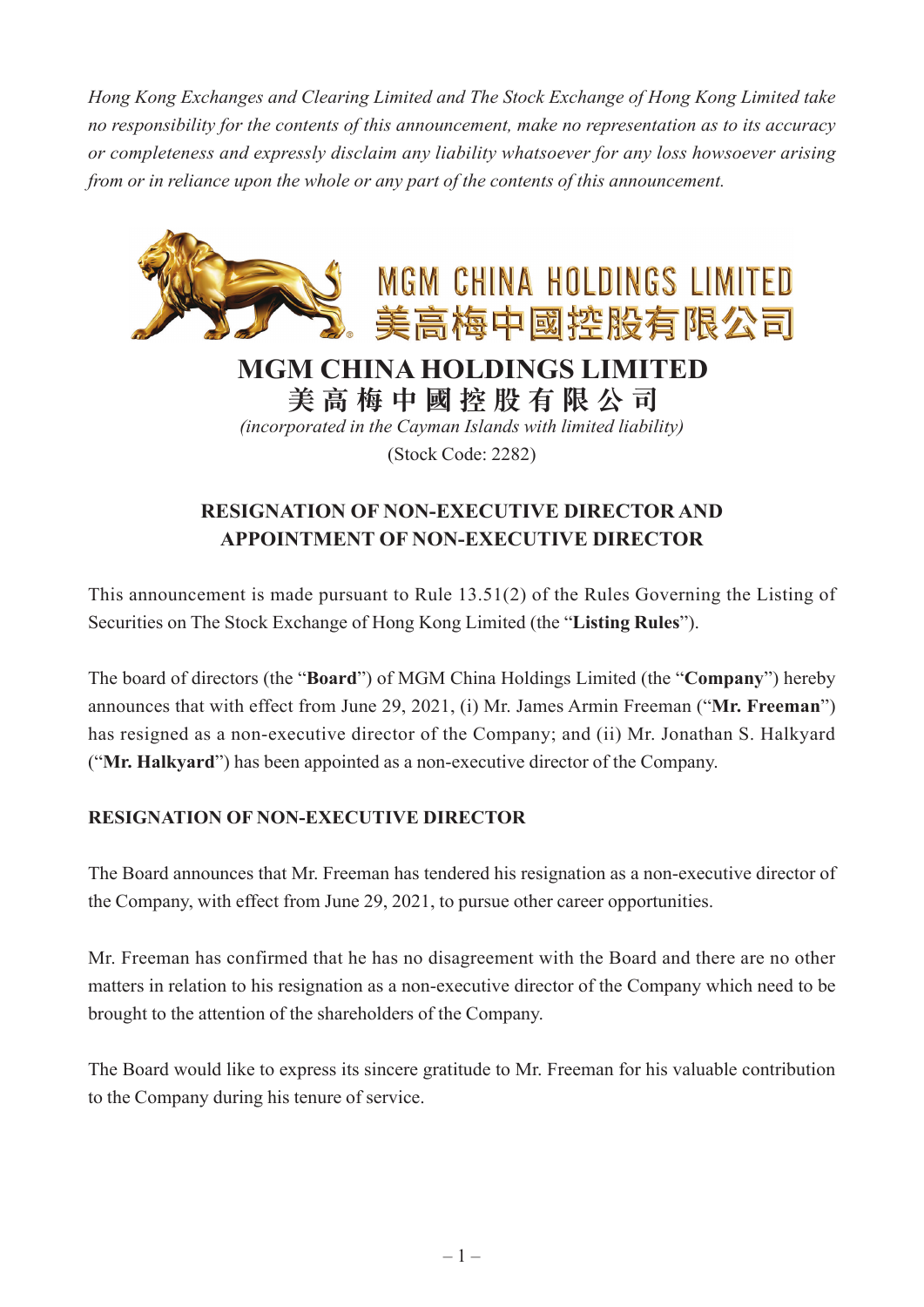## **APPOINTMENT OF NON-EXECUTIVE DIRECTOR**

The Board is pleased to announce that with effect from June 29, 2021, Mr. Halkyard has been appointed as a non-executive director of the Company. Mr. Halkyard has also been appointed as a member of the Audit Committee with effect from June 29, 2021.

Mr. Halkyard, aged 56, has been the Chief Financial Officer of MGM Resorts International ("**MGMRI**") since January 2021, overseeing all financial activities across MGMRI's domestic and international portfolios, as well as investor relations, accounting, procurement, treasury and tax. Before joining MGMRI, Mr. Halkyard served as the President and Chief Executive Officer of Extended Stay America, Inc., ("**ESA**"), where he also held roles as Chief Financial Officer and Chief Operating Officer between September 2013 and December 2019. Before joining ESA, Mr. Halkyard was the Executive Vice President and Chief Financial Officer of NV Energy, Inc. from July 2012 to September 2013. Prior to his tenure in NV Energy, Inc., Mr. Halkyard held numerous operations and corporate roles in Caesars Entertainment, Inc., including Vice President, Treasurer, Senior Vice President, Executive Vice President and Chief Financial Officer between July 2005 and May 2012. Mr. Halkyard was a director of Dave & Buster's Entertainment, Inc., from October 2011 until June 2021 and has been a director of Shift4 Payments, Inc. since June 2020.

Mr. Halkyard holds his Master of Business Administration from Harvard University and his Bachelor of Arts in Economics from Colgate University. He is also a member of the Board of Directors of the International Center for Responsible Gaming.

There is no service contract entered into between the Company and Mr. Halkyard. He is appointed for a term of three years commencing on June 29, 2021 and is not entitled to receive any remuneration or director's fee. He is subject to retirement and re-election at the next following annual general meeting of the Company after his appointment and thereafter subject to retirement by rotation and re-election in accordance with the provisions of the articles of association of the Company.

As at the date of this announcement and within the meaning of Part XV of the Securities and Futures Ordinance (Chapter 571, Laws of Hong Kong), Mr. Halkyard has personal interests of 30,751 unvested restricted stock units in relation to the common stock of MGMRI. MGMRI is an associated corporation of the Company.